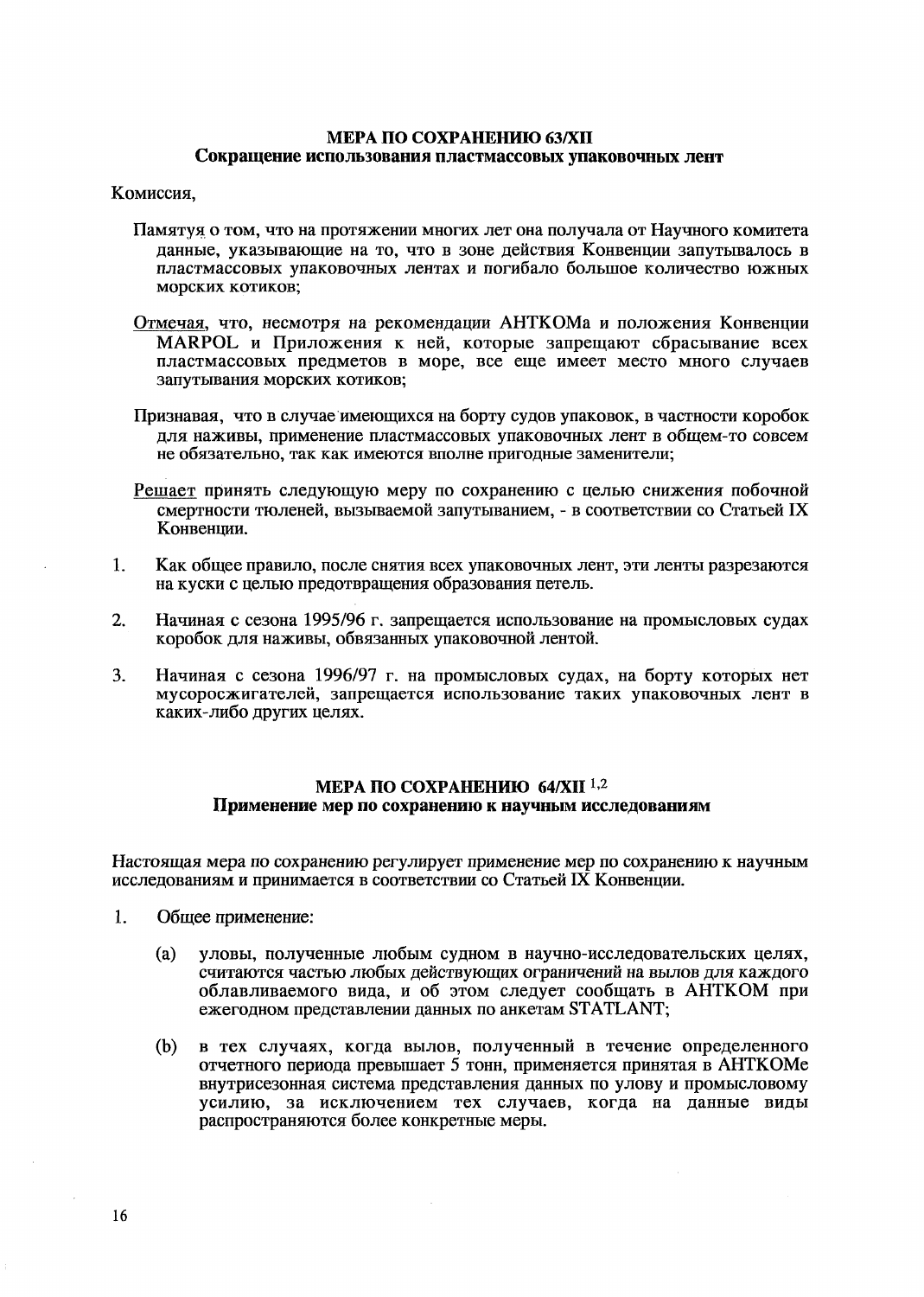- 2. Применение этих мер к судам, вылавливающим менее 50 тонн в любых целях;
	- любая страна-Член, планирующая использовать судно в научно- $(a)$ исследовательских целях, когда ожидается, что общий вылов не превысит 50 тонн, извещает об этом Секретариат Комиссии, и Комиссия, в свою очередь, сразу же извещает все страны-Члены, в соответствии с приведенным в Приложении 64/А форматом. Это извещение включается в отчет о деятельности стран-Членов;
	- $(b)$ на те суда, на которые распространяется положение пункта 2(а) выше, не распространяются меры по сохранению, касающиеся ограничений на размер ячеи, запрета на использование различных орудий лова, закрытых районов, промысловых сезонов и ограничений на размер, а также требования в соответствии с системами представления данных, за исключением систем, указанных в пунктах  $1(a)$  и (b) выше.
- Применение этих мер к судам, вылавливающим более 50 тонн плавниковой 3. рыбы:
	- любая страна-Член, планирующая использовать судно любого типа в  $(a)$ научно-исследовательских целях, когда ожидается, что общий вылов не превысит 50 тонн, извещает об этом Комиссию и предоставляет возможность другим странам-Членам рассмотреть ее план исследований и сделать по нему замечания. Этот план передается в Секретариат для распространения среди стран-Членов не позже чем за 6 месяцев до предполагаемого начала проведения плановых работ. Если будет получена просьба о рассмотрении такого плана через два месяца после того, как он был распространен, Исполнительный секретарь извещает об этом все страны-Члены и передает этот план на рассмотрение в Научный комитет. На основании представленного плана научных исследований и любых представленных в соответствующую рабочую группу рекомендаций Научный комитет передает рекомендации в Комиссию, на чем и завершается процесс пересмотра. До тех пор, пока процесс пересмотра не будет завершен, запланированная научно-исследовательская деятельность не начинается:
	- $(b)$ научно-исследовательские планы представляются в соответствии с принятыми Научным комитетом стандартизованными формами и руководством, приведенными в Приложении 64/А;
	- сводка результатов по любым исследованиям, на которые распро- $(c)$ страняются эти положения, передается в Секретариат через 180 дней после завершения данного научно-исследовательского промысла. Полный отчет представляется через 12 месяцев;
	- $(d)$ данные по уловам и промысловому усилию, полученные в результате научно-исследовательского промысла передаются в Секретариат в соответствии с пунктом (а) выше и на формате представления данных за кажпое отдельное траление в случае научно-исследовательских судов (C4).

 $\mathbf{1}$ за исключением вод вокруг о-вов Кергелен и Крозе

 $\overline{2}$ за исключением вод вокруг о-вов Принц-Эдуард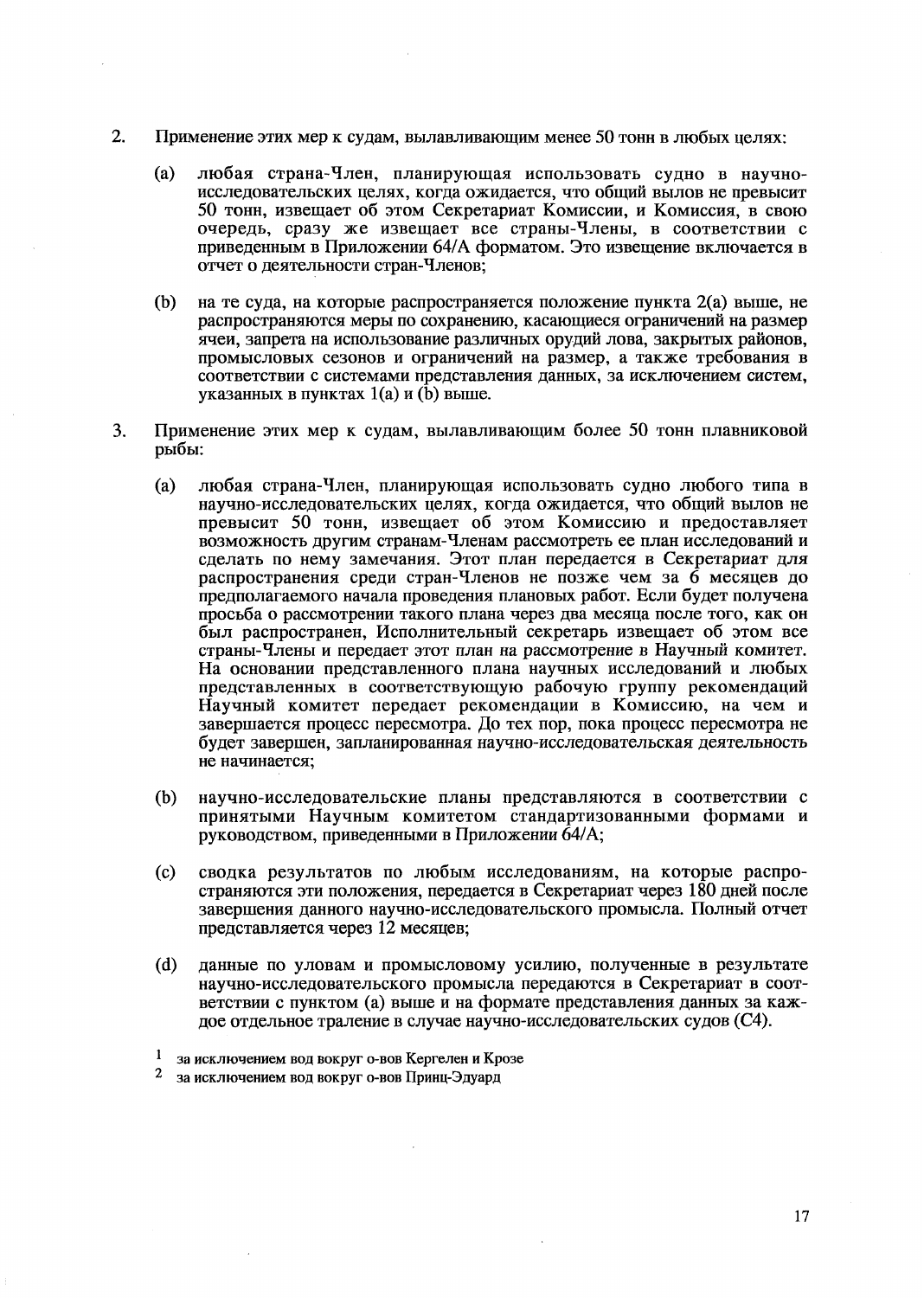## ПРИЛОЖЕНИЕ 64/А

# ФОРМЫ ДЛЯ ИЗВЕЩЕНИЯ О ПРОВЕДЕНИИ НАУЧНО-ИССЛЕДОВАТЕЛЬСКИХ РЕЙСОВ

Форма 1

# ИЗВЕЩЕНИЕ О НАУЧНО-ИССЛЕДОВАТЕЛЬСКОЙ ДЕЯТЕЛЬНОСТИ ПРИ ПРЕДПОЛАГАЕМОМ ОБЩЕМ ВЫЛОВЕ МЕНЕЕ 50 ТОНН

Участок и подрайон исследования по поставления при подразника по поставки подрайон исследования

Предполагаемые даты прибытия в и отбытия из зоны действия Конвенции

Цель исследований

Орудия лова:

| Донный трал                   |  |
|-------------------------------|--|
| Разноглубинный трал           |  |
| Ярусы                         |  |
| Ловушки (в случае крабов)     |  |
| Прочие орудия лова (уточнить) |  |

Форма 2

# ФОРМА ПРЕДСТАВЛЕНИЯ ИНФОРМАЦИИ О ЗАПЛАНИРОВАННЫХ СЪЕМКАХ ПЛАВНИКОВЫХ РЫБ В ЗОНЕ ДЕЙСТВИЯ КОНВЕНЦИИ ПРИ ПРЕДПОЛАГАЕМОМ ОБЩЕМ ВЫЛОВЕ МЕНЕЕ 50 ТОНН

#### ДАННЫЕ О СЪЕМКЕ

18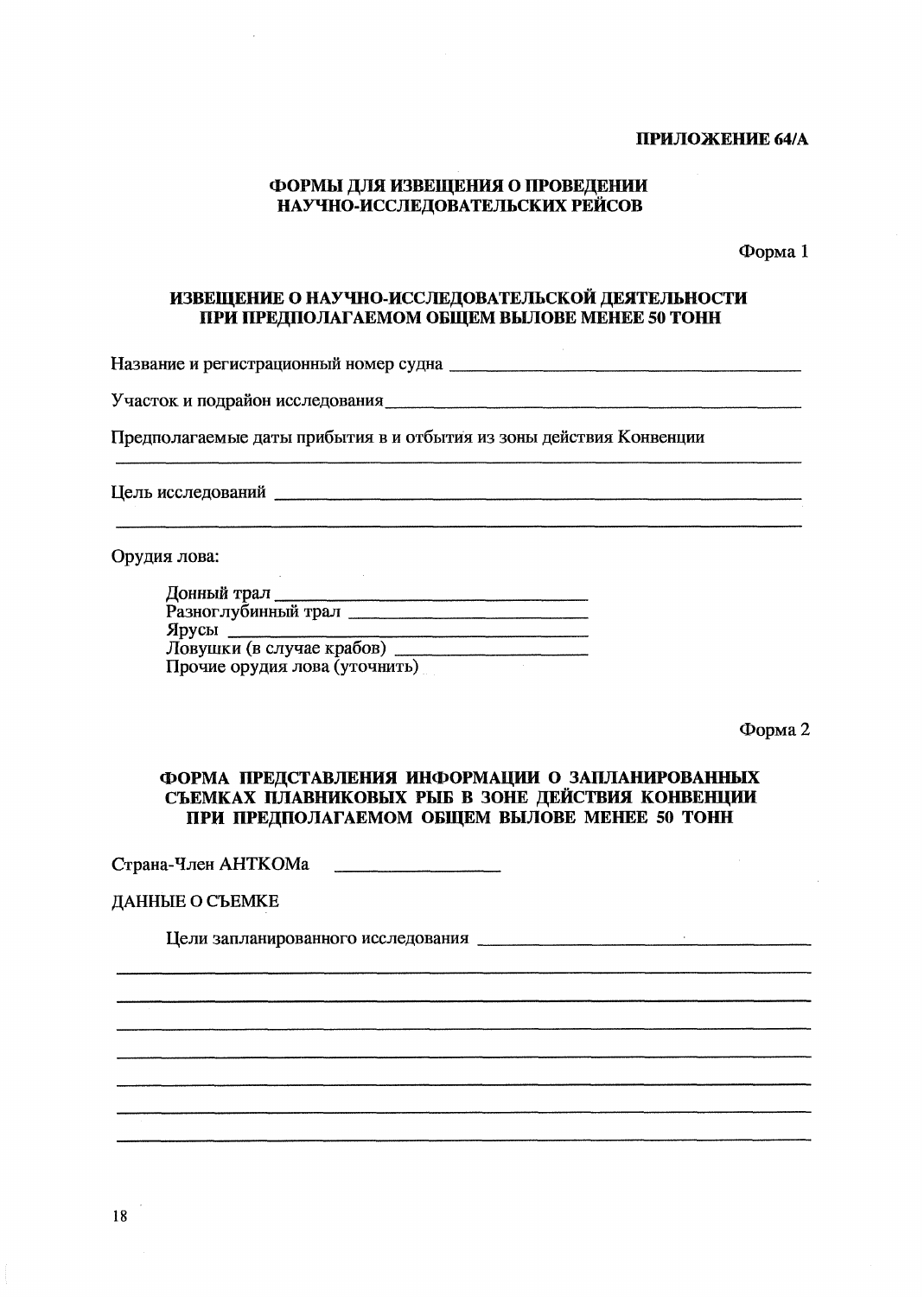| Район/подрайон/участок съемки                                                                                                |            |                                             |                                     |
|------------------------------------------------------------------------------------------------------------------------------|------------|---------------------------------------------|-------------------------------------|
|                                                                                                                              |            |                                             |                                     |
|                                                                                                                              | долгота от |                                             | $\overline{A}$ О <u>поставите с</u> |
| Прилагается ли карта района съемки (желательно включая батиметрию и координаты                                               |            |                                             |                                     |
| Запланированный срок съемки: от ______/ _____/ _______ / ______(г/м/д)                                                       |            |                                             |                                     |
|                                                                                                                              |            | $\mu$ 0 $\mu$ / $\mu$ / $\mu$ (r/m/ $\mu$ ) |                                     |
| Фамилия (фамилии) и адрес руководителя (руководителей), планирующих и                                                        |            |                                             |                                     |
| Количество ученых __________ и экипажа _________ на борту судна.                                                             |            |                                             |                                     |
| Имеется ли возможность принятия на борт ученых других стран-Членов?                                                          |            |                                             |                                     |
| Если да, то сколько? _____________                                                                                           |            |                                             |                                     |
| ОПИСАНИЕ СУДНА                                                                                                               |            |                                             |                                     |
|                                                                                                                              |            |                                             |                                     |
|                                                                                                                              |            |                                             |                                     |
| Тип судна (чисто научно-исследовательского назначения или зафрахтованное<br>коммерческое судно) $\qquad \qquad$              |            |                                             |                                     |
| Порт приписки                                                                                                                |            | Регистрационный номер                       |                                     |
| Радиопозывные ______________                                                                                                 |            | Общая длина ______________                  | (M)                                 |
|                                                                                                                              |            |                                             |                                     |
|                                                                                                                              |            |                                             |                                     |
| Промысловая мощность (ограничена научно-исследовательской деятельностью<br>или коммерческая) ___________________(тонны/день) |            |                                             |                                     |
| Рыбообрабатывающая мощность (в случае коммерческого судна)<br>(тонны/день)                                                   |            |                                             |                                     |
| Емкость трюмов для хранения рыб (в случае коммерческого судна)<br>$\frac{1}{2}$ (M <sup>3</sup> )                            |            |                                             |                                     |
|                                                                                                                              |            |                                             |                                     |

 $\label{eq:2.1} \frac{1}{\sqrt{2}}\int_{\mathbb{R}^3}\frac{1}{\sqrt{2}}\left(\frac{1}{\sqrt{2}}\right)^2\frac{1}{\sqrt{2}}\left(\frac{1}{\sqrt{2}}\right)^2\frac{1}{\sqrt{2}}\left(\frac{1}{\sqrt{2}}\right)^2.$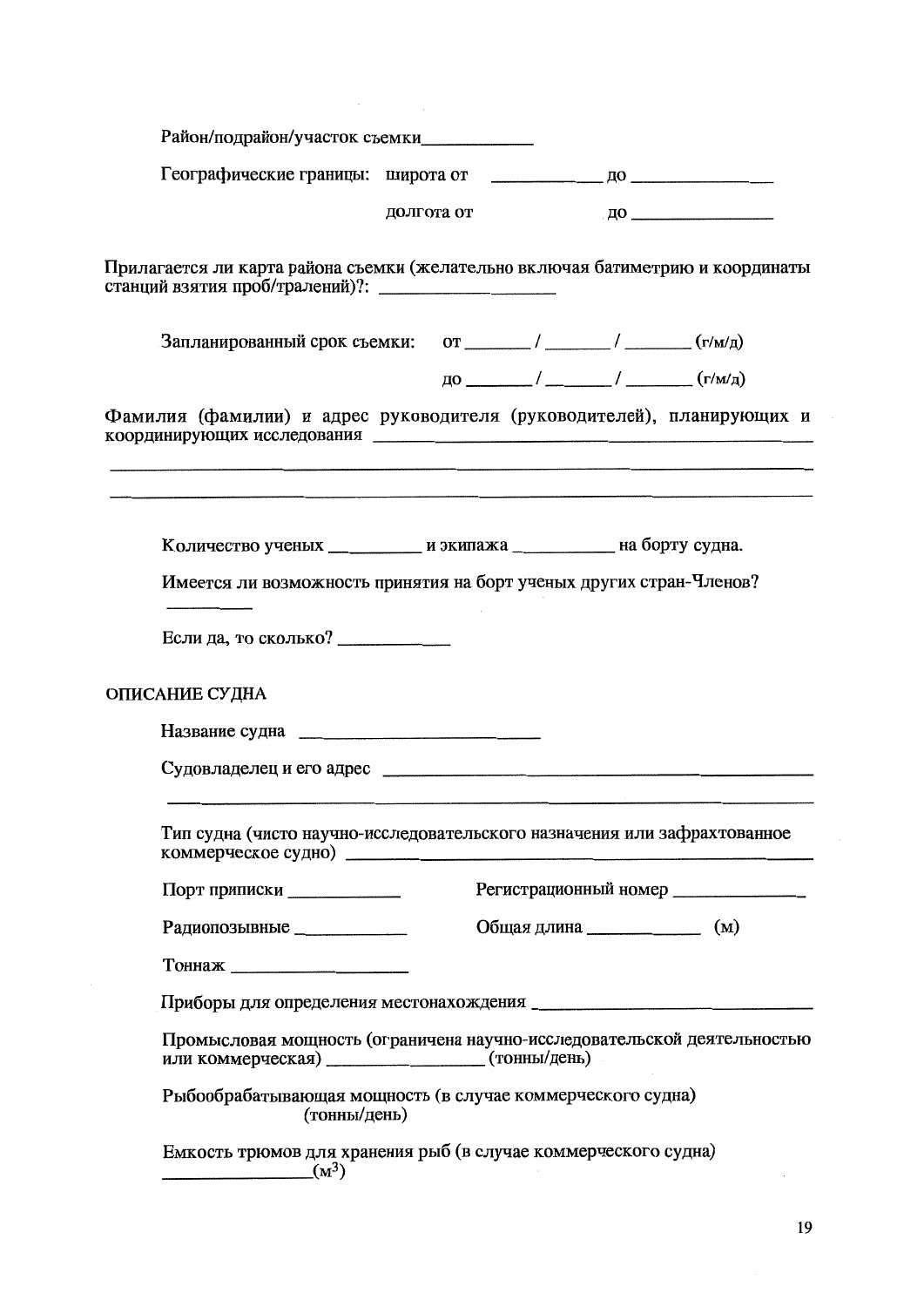#### ОПИСАНИЕ ОРУДИЙ ЛОВА

Тип трала (донный, разноглубинный) по последните при податки по податки по податки по податки по податки по п

Форма ячеи (ромбовидная, квадратная) и размер ячеи в кутке (мм)

Прочие орудия для сбора проб, например - планктонные сети, зонды СТD, приборы для взятия проб воды и т.д. (уточнить) \_\_\_\_\_\_\_\_\_\_\_\_\_\_\_\_\_\_\_\_\_\_\_\_\_\_\_\_\_\_\_\_\_\_

#### ОПИСАНИЕ АКУСТИЧЕСКИХ ПРИБОРОВ

Частоты

### СХЕМА СЪЕМКИ И МЕТОДЫ АНАЛИЗА ДАННЫХ

Стратифицирование (если таковое имеется) по -

Продолжительность стандартных станций для взятия проб/тралений (желательно 30 минут)  $(MHH)$ 

Предложенное количество тралений

Предложенный размер выборки (общий):  $(B \text{ HITYKAX})$  $(Kr)$ 

Предложенные методы анализа съемочных данных (т.е. метод облавливаемых площадей, акустическая съемка)

 $\sim$